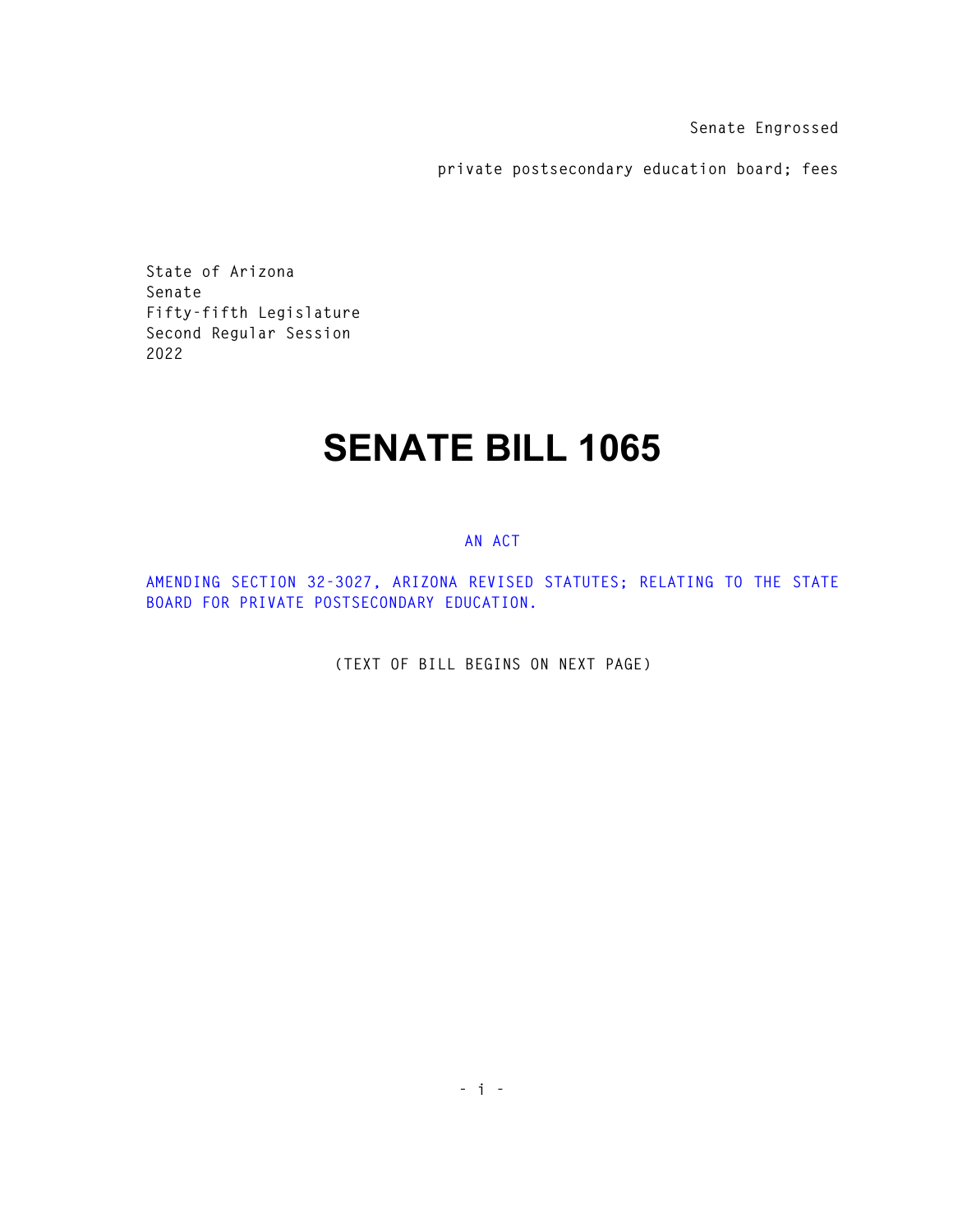**1 Be it enacted by the Legislature of the State of Arizona: 2 Section 1. Section 32-3027, Arizona Revised Statutes, is amended to 3 read: 4 32-3027. Fees 5 A. The board shall establish and collect the following 6 nonrefundable fees: 7 1. A filing fee for an original private vocational program license 8 or license to grant degrees, not more than eight hundred dollars. ANY 9 COMBINATION OF AN INITIAL AND ORIGINAL PRIVATE VOCATIONAL PROGRAM LICENSE 10 OR LICENSE TO GRANT DEGREES AS FOLLOWS: 11 (a) FOR UP TO AND INCLUDING FIVE PROGRAM REVIEWS, \$2,000. 12 (b) FOR A SIXTH AND SUBSEQUENT PROGRAM REVIEW, \$100 EACH. 13 (c) NOTWITHSTANDING SUBDIVISIONS (a) AND (b) OF THIS PARAGRAPH, THE 14 TOTAL FILING FEE MAY NOT TO EXCEED \$5,000. 15 2. AN annual renewal fee for an applicant holding one or more 16 private vocational program and degree granting licenses, based on the 17 aggregate annual gross tuition revenues from all programs licensed in this**  18 state<sub>7</sub> but not exceeding the following amounts for an applicant with the **19 following annual gross tuition revenue: 20 (a) Less than fifty thousand dollars \$50,000 annual gross tuition 21 revenue, six hundred dollars \$750. 22 (b) Fifty thousand to two hundred forty-nine thousand nine hundred 23 ninety-nine dollars \$50,000 TO \$249,999 annual gross tuition revenue, 24 seven hundred fifty dollars \$975. 25 (c) Two hundred fifty thousand to four hundred ninety-nine thousand 26 nine hundred ninety-nine dollars \$250,000 TO \$499,999 annual gross tuition 27 revenue, one thousand dollars \$1,375. 28 (d) Five hundred thousand to nine hundred ninety-nine thousand nine 29 hundred ninety-nine dollars \$500,000 TO \$999,999 annual gross tuition 30 revenue, one thousand three hundred dollars \$1,800. 31 (e) One million to two million four hundred ninety-nine thousand 32 nine hundred ninety-nine dollars \$1,000,000 TO \$2,499,999 annual gross 33 tuition revenue, one thousand six hundred fifty dollars \$2,300. 34 (f) Two million five hundred thousand to six million nine hundred 35 ninety-nine thousand nine hundred ninety-nine dollars \$2,500,000 TO 36 \$6,999,999 annual gross tuition revenue, two thousand dollars \$2,750. 37 (g) Seven million dollars or more \$7,000,000 TO \$9,999,999 annual 38 gross tuition revenue, two thousand three hundred dollars \$3,100. 39 (h) \$10,000,000 TO \$13,999,999 ANNUAL GROSS TUITION REVENUE, 40 \$4,200. 41 (i) \$14,000,000 TO \$19,999,999 ANNUAL GROSS TUITION REVENUE, 42 \$5,000. 43 (j) \$20,000,000 OR MORE ANNUAL GROSS TUITION REVENUE, \$6,000.**